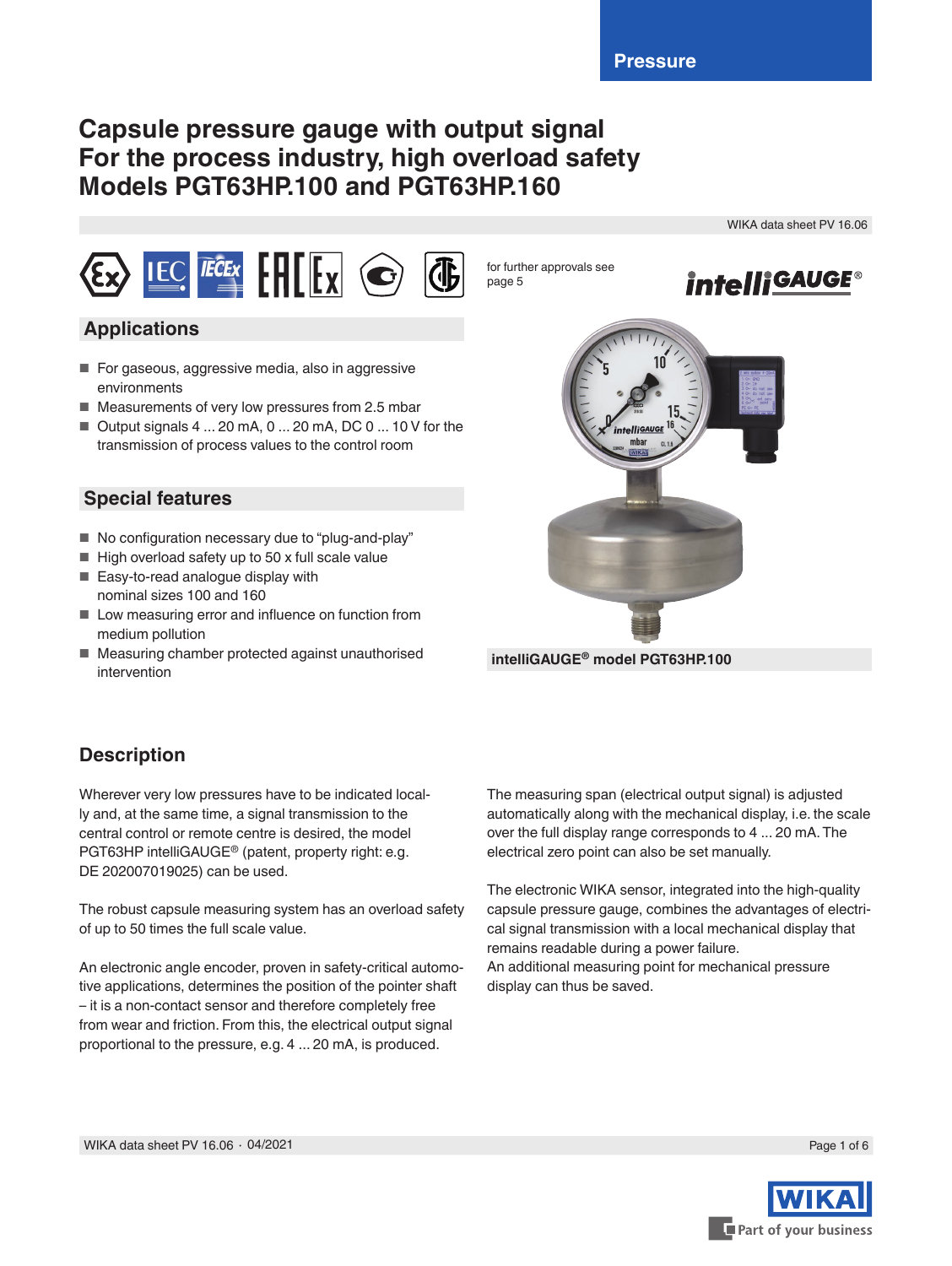# **Specifications**

| Models PGT63HP.100 and PGT63HP.160                                                                                                                                                 |                                                                                                                                            |  |  |  |  |  |
|------------------------------------------------------------------------------------------------------------------------------------------------------------------------------------|--------------------------------------------------------------------------------------------------------------------------------------------|--|--|--|--|--|
| Nominal size in mm                                                                                                                                                                 | $\blacksquare$ 100<br>$\blacksquare$ 160                                                                                                   |  |  |  |  |  |
| <b>Accuracy class</b>                                                                                                                                                              | 1.6<br>Option:<br>$1.0^{1}$<br>$\blacksquare$ 0.6 <sup>1)</sup>                                                                            |  |  |  |  |  |
| <b>Scale ranges</b>                                                                                                                                                                | 0  2.5 mbar to 0  100 mbar<br>other units e.g. psi, kPa available<br>or all other equivalent vacuum or combined pressure and vacuum ranges |  |  |  |  |  |
| Scale                                                                                                                                                                              | Single scale<br>Option:<br>Dual scale                                                                                                      |  |  |  |  |  |
| Zero point setting                                                                                                                                                                 | By means of adjustment appliance                                                                                                           |  |  |  |  |  |
| <b>Pressure limitation</b>                                                                                                                                                         |                                                                                                                                            |  |  |  |  |  |
| Steady                                                                                                                                                                             | Full scale value                                                                                                                           |  |  |  |  |  |
| Fluctuating                                                                                                                                                                        | 0.9 x full scale value                                                                                                                     |  |  |  |  |  |
| <b>Overload safety</b>                                                                                                                                                             | 50 x full scale value                                                                                                                      |  |  |  |  |  |
|                                                                                                                                                                                    | Higher overload safety on request <sup>1)</sup>                                                                                            |  |  |  |  |  |
| <b>Process connection with lower</b><br>measuring flange                                                                                                                           | $\blacksquare$ G 1/2 B<br>$\blacksquare$ 1/2 NPT<br>$M20 \times 1.5$<br>others on request                                                  |  |  |  |  |  |
| Permissible temperature <sup>2)</sup>                                                                                                                                              |                                                                                                                                            |  |  |  |  |  |
| Medium                                                                                                                                                                             | +100 °C [+212 °F] maximum                                                                                                                  |  |  |  |  |  |
| Ambient                                                                                                                                                                            | $-20+60 °C$ [-4  140 °F]                                                                                                                   |  |  |  |  |  |
| When the temperature of the measuring system deviates from the reference temperature $(+20 \degree C)$ :<br><b>Temperature effect</b><br>max. $\pm 0.6$ %/10 K of full scale value |                                                                                                                                            |  |  |  |  |  |
| Case                                                                                                                                                                               | Version S1 per EN 837: With blow-out device in case back                                                                                   |  |  |  |  |  |
| <b>Case filling</b>                                                                                                                                                                | Without                                                                                                                                    |  |  |  |  |  |
| <b>Wetted materials</b>                                                                                                                                                            |                                                                                                                                            |  |  |  |  |  |
| Process connection, media cham-<br>ber, capsule element (pressure<br>element)                                                                                                      | Stainless steel 316Ti                                                                                                                      |  |  |  |  |  |
| Sealing                                                                                                                                                                            | <b>PTFE</b>                                                                                                                                |  |  |  |  |  |
| <b>Non-wetted materials</b>                                                                                                                                                        |                                                                                                                                            |  |  |  |  |  |
| Case, movement, bayonet ring                                                                                                                                                       | Stainless steel                                                                                                                            |  |  |  |  |  |
| Dial                                                                                                                                                                               | Aluminium, white, black lettering                                                                                                          |  |  |  |  |  |
| Instrument pointer                                                                                                                                                                 | Aluminium, black                                                                                                                           |  |  |  |  |  |
| Set pointer                                                                                                                                                                        | Aluminium, red                                                                                                                             |  |  |  |  |  |
| Window                                                                                                                                                                             | Laminated safety glass                                                                                                                     |  |  |  |  |  |
| Ingress protection per<br><b>IEC/EN 60529</b>                                                                                                                                      | <b>IP54</b>                                                                                                                                |  |  |  |  |  |
| <b>Mounting</b>                                                                                                                                                                    | Rigid measuring line<br>Option:<br>Instrument mounting bracket for wall or pipe mounting<br>Mounting flange<br>ш                           |  |  |  |  |  |

1) Application test required<br>2) For hazardous areas, the permissible temperatures of the output signal variant 2 will apply exclusively (see page 4). These must not be exceeded at the instrument either (for details see<br>- ^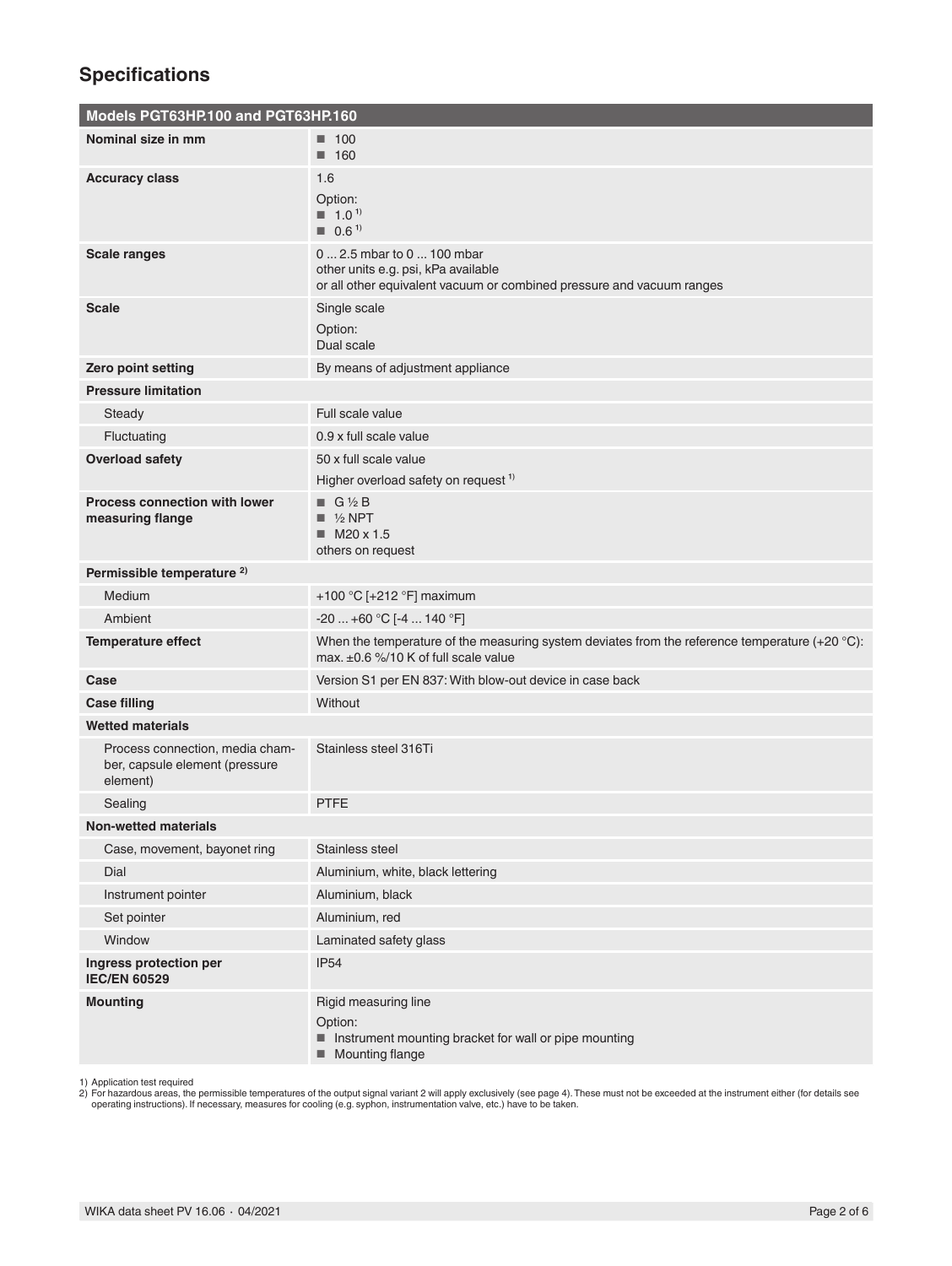# **Design and operating principle**

- Pressure-sealed measuring chamber (1) with capsule measuring element
- The capsule element (2) is pressurised from outside and moves in strokes (deflection)
- The deflection is transmitted to the movement (3) and indicated
- The overload safety is achieved through the mutually supporting surfaces of both halves of the capsule element

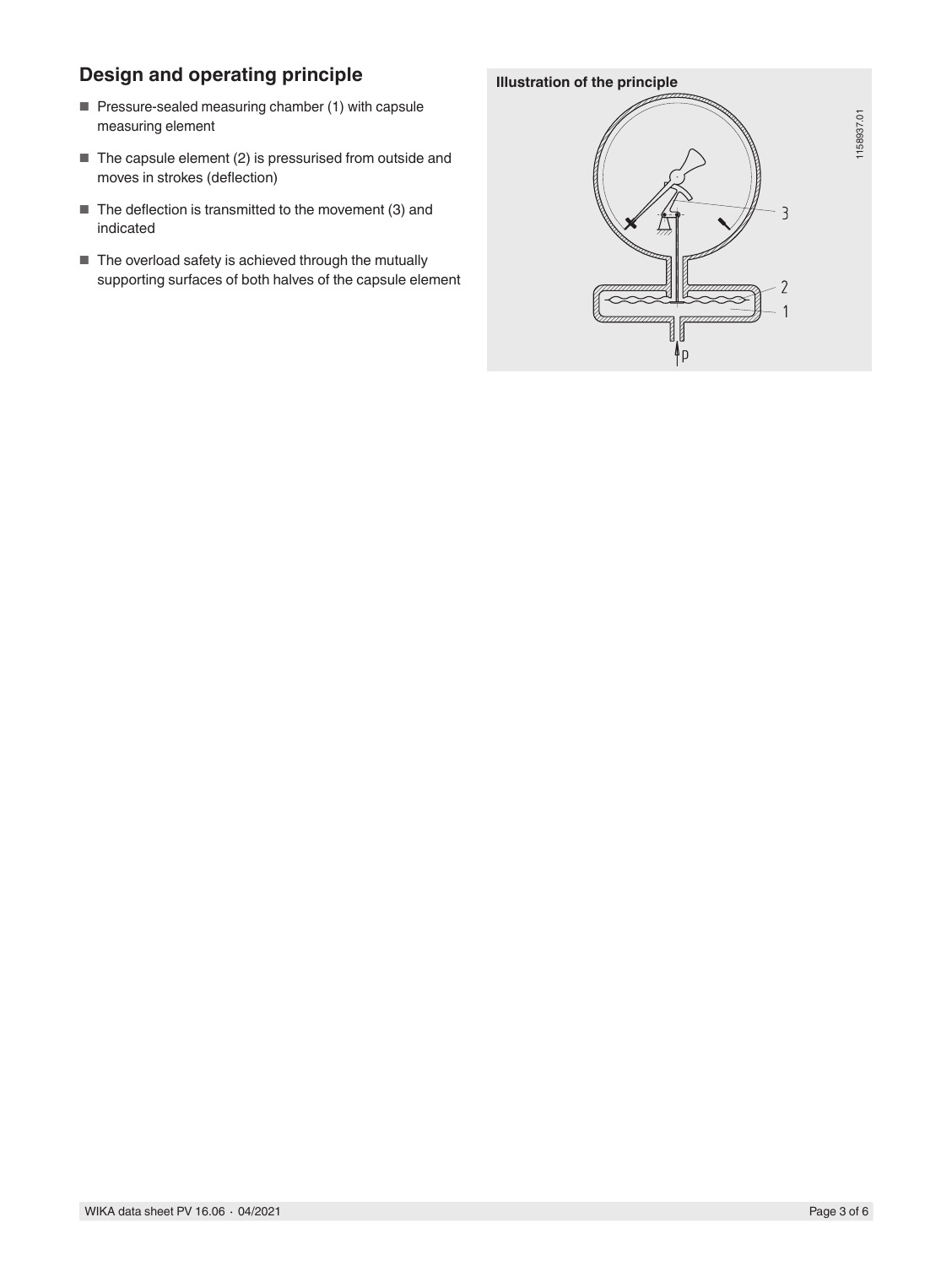| Models PGT63HP.100 and PGT63HP.160                                                                                                                                    |                                                                                                                                                                             |  |  |  |  |  |  |
|-----------------------------------------------------------------------------------------------------------------------------------------------------------------------|-----------------------------------------------------------------------------------------------------------------------------------------------------------------------------|--|--|--|--|--|--|
| Output signal                                                                                                                                                         | Variant 1: 4  20 mA, 2-wire, passive, per NAMUR NE 43<br>Variant 2: 4  20 mA, 2-wire, for hazardous areas<br>Variant 3: 0  20 mA, 3-wire<br>Variant 4: 0  10 V, 3-wire      |  |  |  |  |  |  |
| Supply voltage U <sub>B</sub>                                                                                                                                         | DC 12 V $< U_B \leq 30$ V (variant 1 and 3)<br>DC 14 V < $U_B \le 30$ V (variant 2)<br>DC 15 V < $U_B \le 30$ V (variant 4)                                                 |  |  |  |  |  |  |
| Influence of supply voltage                                                                                                                                           | $\leq$ 0.1 % of full scale/10 V                                                                                                                                             |  |  |  |  |  |  |
| Permissible residual ripple of $U_R$                                                                                                                                  | $\leq 10 \%$ SS                                                                                                                                                             |  |  |  |  |  |  |
| Permissible max. load R <sub>A</sub>                                                                                                                                  | Variant 1, 2, 3: $R_A \leq (U_B - 12 V)/0.02 A$ with $R_A$ in $\Omega$ and $U_B$ in V, however max. 600 $\Omega$<br>Variant 4: $R_A$ = 100 k $\Omega$                       |  |  |  |  |  |  |
| Effect of load (variant 1, 2, 3)                                                                                                                                      | $\leq$ 0.1 % of full scale                                                                                                                                                  |  |  |  |  |  |  |
| Impedance at voltage output                                                                                                                                           | $0.5 \Omega$                                                                                                                                                                |  |  |  |  |  |  |
| <b>Electrical zero point</b>                                                                                                                                          | Through a jumper across terminals 5 and 6 (see operating instructions)                                                                                                      |  |  |  |  |  |  |
| Long-term stability of electronics                                                                                                                                    | $< 0.3$ % of full scale per year                                                                                                                                            |  |  |  |  |  |  |
| Electr. output signal                                                                                                                                                 | $\leq$ 1 % of measuring span                                                                                                                                                |  |  |  |  |  |  |
| Linear error                                                                                                                                                          | $\leq$ 1 % of measuring span (terminal method)                                                                                                                              |  |  |  |  |  |  |
| <b>Resolution</b>                                                                                                                                                     | 0.13 % of full scale (10 bit resolution at 360°)                                                                                                                            |  |  |  |  |  |  |
| Refresh rate (measuring rate)                                                                                                                                         | 600 ms                                                                                                                                                                      |  |  |  |  |  |  |
| <b>Electrical connection</b>                                                                                                                                          | Cable socket PA 6, black<br>Per VDE 0110 insulation group C/250 V<br>Cable gland M20 x 1.5<br>Strain relief<br>6 screw terminals + PE for conductor cross-section 2.5 $mm2$ |  |  |  |  |  |  |
| Designation of connection termi-<br>nals, 2-wire (variant 1 and 2)<br>Designation of connection terminals for 3-wire<br>(variant 3 and 4), see operating instructions | Do not use this<br>terminal<br>Terminals 3 and 4: For internal use only<br>$U_B + / I +$<br>Terminals 5 and 6: Reset zero point<br>$+0$ V/GND<br>⊘                          |  |  |  |  |  |  |

### **Safety-related maximum values (variant 2)**

| U              | . .    | ы      | <b>Ci</b> |            |
|----------------|--------|--------|-----------|------------|
| <b>DC 30 V</b> | 100 mA | 720 mW | 11nF      | negligible |

### **Permissible temperature ranges (variant 2)**

| T <sub>6</sub>  | Т5            | l T4  T1             |
|-----------------|---------------|----------------------|
| $-20+45$ °C     | $-20+60$ °C   | $-20+70$ °C          |
|                 |               |                      |
|                 |               |                      |
| $T85^{\circ}$ C | <b>T100°C</b> | $\overline{1135}$ °C |

For further information on hazardous areas, see operating instructions.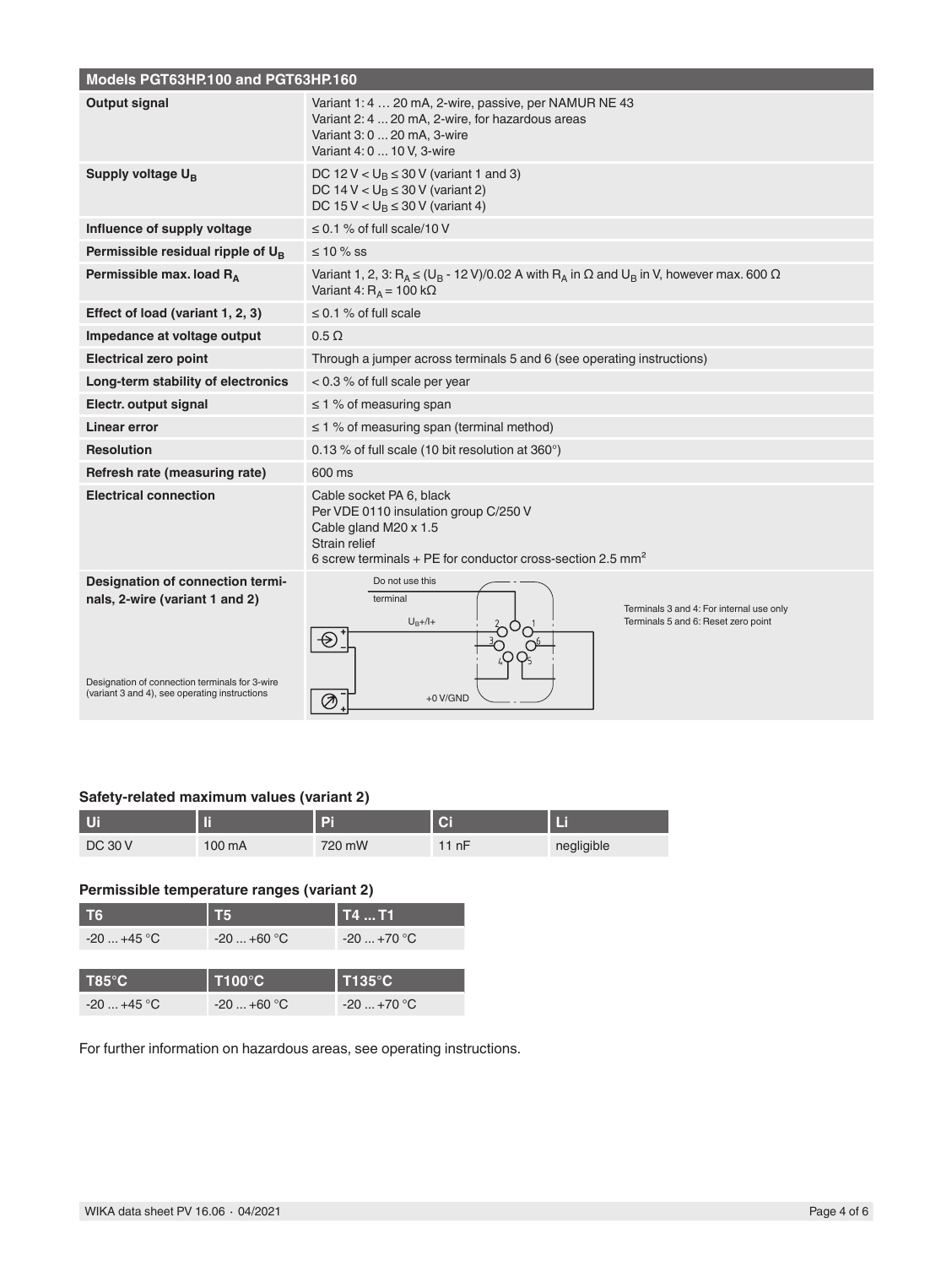# **Approvals**

| Logo                      | <b>Description</b>                                                                                                                                                                                                                                                        | <b>Country</b>              |  |  |
|---------------------------|---------------------------------------------------------------------------------------------------------------------------------------------------------------------------------------------------------------------------------------------------------------------------|-----------------------------|--|--|
|                           | <b>EU declaration of conformity</b><br>$\blacksquare$ EMC directive<br>Pressure equipment directive<br>RoHS directive<br>■ ATEX directive (option)<br>Hazardous areas<br>[II 2G Ex ia IIC T6/T5/T4 Gb]<br>- Exia Gas<br>[II 2D Ex ia IIIB T85°C/T100°C/T135°C Db]<br>Dust | European Union              |  |  |
| <b>IEC FECEX</b>          | <b>IECEx (option)</b><br>Hazardous areas<br>- Ex ia<br>[Ex ia IIC T6/T5/T4 Gb]<br>Gas<br>[Ex ia IIIB T85°C/T100°C/T135°C Db]<br>Dust                                                                                                                                      | International               |  |  |
| $F = F$                   | <b>EAC</b> (option)<br>■ EMC directive<br>Pressure equipment directive<br>Low voltage directive<br>Hazardous areas                                                                                                                                                        | Eurasian Economic Community |  |  |
| $\left( \bigodot \right)$ | <b>GOST</b> (option)<br>Metrology, measurement technology                                                                                                                                                                                                                 | Russia                      |  |  |
|                           | <b>MTSCHS (option)</b><br>Permission for commissioning                                                                                                                                                                                                                    | Kazakhstan                  |  |  |
| $\bigcirc$                | <b>BelGIM</b> (option)<br>Metrology, measurement technology                                                                                                                                                                                                               | <b>Belarus</b>              |  |  |
| $\boldsymbol{\odot}$      | <b>UkrSEPRO (option)</b><br>Metrology, measurement technology                                                                                                                                                                                                             | Ukraine                     |  |  |
|                           | <b>Ex Ukraine (option)</b><br>Hazardous areas                                                                                                                                                                                                                             | Ukraine                     |  |  |
|                           | <b>Uzstandard (option)</b><br>Metrology, measurement technology                                                                                                                                                                                                           | Uzbekistan                  |  |  |
|                           | <b>CRN</b><br>Safety (e.g. electr. safety, overpressure, )                                                                                                                                                                                                                | Canada                      |  |  |

# **Certificates (option)**

- 2.2 test report per EN 10204 (e.g. state-of-the-art manufacturing, indication accuracy)
- 3.1 inspection certificate per EN 10204 (e.g. indication accuracy)

# **Patents, property rights**

Pointer measuring instrument with output signal 4 ... 20 mA (patent, property right: e.g. DE 202007019025, US 2010045366, CN 101438333)

Approvals and certificates, see website

# **Accessories**

- Sealings (model 910.17, see data sheet AC 09.08)
- Valves (models IV20/IV21, see data sheet AC 09.19, and models IV10/IV11, see data sheet AC 09.22)
- Syphons (model 910.15, see data sheet AC 09.06)
- Overpressure protector (model 910.13; see data sheet AC 09.04)
- Cooling element (model 910.32, see data sheet AC 09.21)
- Switch contacts (see data sheet AC 08.01)